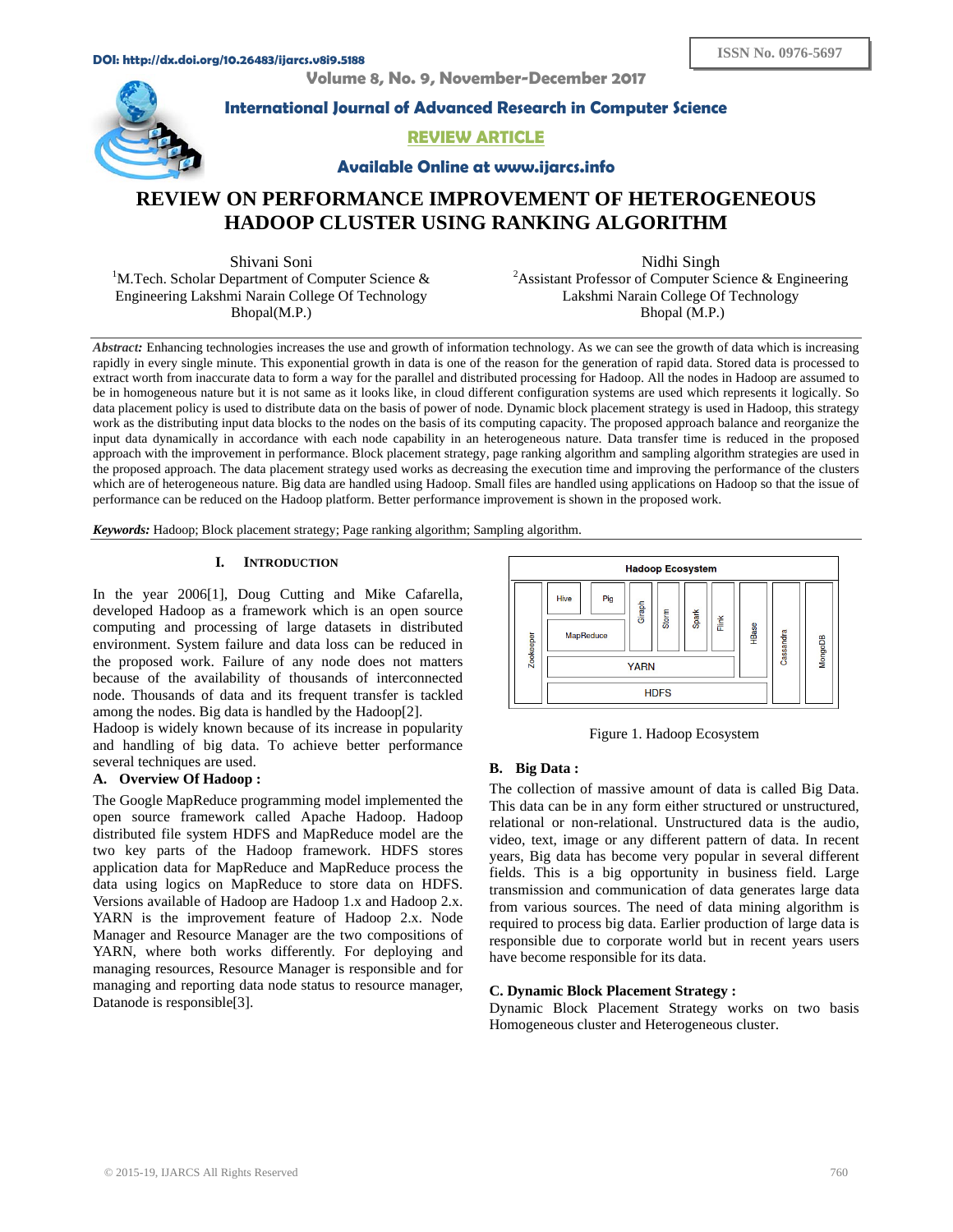

Figure 2. Block Placement Strategy

### **1.Homogeneous Cluster :**

Depending upon the availability of space in a cluster data is distributed among the nodes in homogeneous cluster. Hadoop has a feature of balancing the data, this functionality of balancing is called Balancer, which balance the data before running the applications. Whenever conditions occur like on any node large data is accumulated then in this case balancer is an important functionality. Replication is an important function, balancer is responsible for it to care for replications. It is the key feature in data movement[5].



Figure 3. Homogeneous Cluster

#### **2. Heterogeneous Cluster :**

Data is transferred from one node to another node ideally in an heterogeneous environment. The faster node faces overheads while processing and data transfer. This results in exploring of the issues comes at the time of data transfer. Data placement policy explores the arising consequences. And this all occurs in the heterogeneous environment. Implementation of data placement policy provides the details of better goals[5].



Figure 4. Heterogeneous Cluster

# **II. RELATED WORK**

Many of the author stated and researched about the Big data, deal with them and also checks there functionality to work on homogeneous and heterogeneous cluster of data.

Jeffrey Dean et al. In[1] described about Hadoop, Hadoop process terabytes of data which is of large amount. The Apache group written Hadoop using java technology. It works as parallel processing to process large clusters. Hadoop is attractive and open source framework. It process the data and replicates it in reliable manner. It is designed in a manner to run commodity cluster. Low cost low performance working in parallel is preferred by commodity computing. HDFS is an Apache project for Hadoop, it is distributed, low-cost and have high fault-tolerance file system. It is convenient for large data and provides with high throughput. Its deployment is not costly. Single name node in each cluster maintains file system of meta data and application data is stored by multiple nodes. MapReduce analyzes large data and advantageous for various organization. Machine learning, indexing, searching, mining are some MapReduce applications. Traditional SQL are used to implement these applications. Also helps in data transformation, parallelization, netwrok communication and handling fault tolerance.

Andrew Wang et al. In[2] explained about HDFS which is a distributed file system. It stores files across cluster node redundantly for the purpose of security. HDFS divides files into blocks and replicates them depending on the factor of replication. The block placement policy is the default in HDFS, it works as distributing blocks across cluster node. Many conditions like unnecessary load on cluster can be possible at any time which results in reducing the overall performance of cluster.

Konstantin Shvachko et al. In[3] proposed about block placement which plays a vital role in performance and data reliability terms. Reliability, availability and network utilization are improved by this data block placement strategy. At the time of creation of new block, the first replicated block is assigned in first location of the block. And the other replicates will be assigned randomly on different nodes keeping in mind that only two replicates should be placed in a single rack. Namenode provides datanode for HDFS, which helps in reducing network traffic and improves performance.

Fang Zhou et al. In[4] describes that application master generates inputsplits in a Hadoop MapReduce. One inputsplit